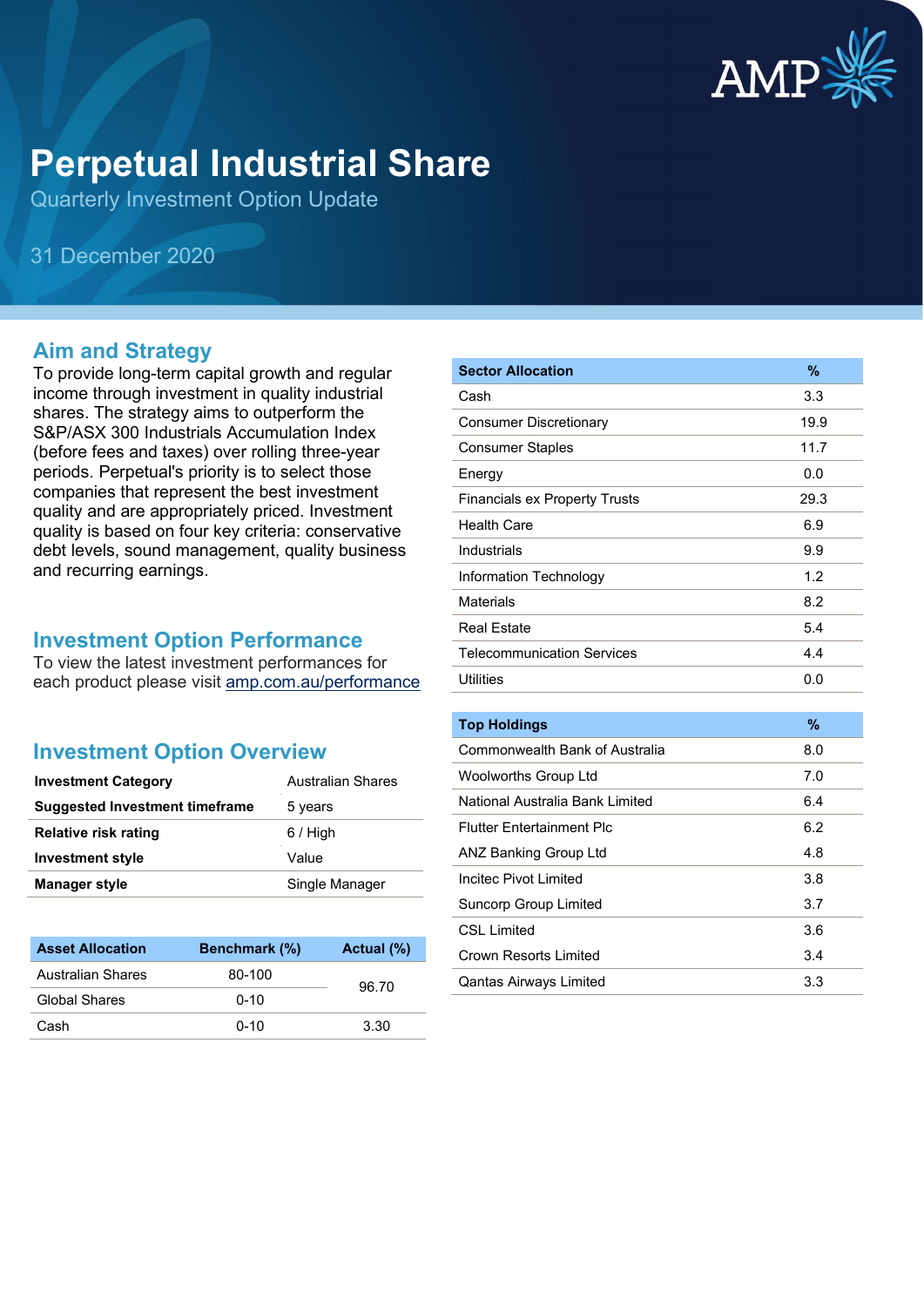## **Investment Option Commentary**

The Fund outperformed the S&P/ASX 300 Industrial Accumulation Index for the quarter.

The Fund's largest overweight positions include diversified retailer Woolworths, online gaming and betting provider Flutter Entertainment PLC, and commercial explosives and fertilizer manufacturing company Incitec Pivot. The Fund's largest underweight positions include CSL, Wesfarmers, and Macquarie Group (not held).

#### **Market Commentary**

The S&P/ASX 300 Industrials Accumulation Index ended the December-quarter 12.6% higher. Declining national coronavirus trends boosted investor confidence as restrictions were relaxed and state borders into Victoria, NSW, and WA reopened. Consumer confidence was further supported by the release of a stimulusheavy Federal Budget, consisting of fast-tracked income tax cuts, accelerated infrastructure investment, incentives for first home buyers, business tax incentives, and wage subsidy schemes for companies. Equities were further supported as Economic activity indicators showed signs of improvement with headline CPI recording its largest quarterly increase since 2006, rising 1.6% quarter-on-quarter, and the unemployment rate beginning to reside. The Reserve Bank announced a new \$100b asset purchase program as well as cutting interest rates from 0.25% to a new record low of 0.1%. A rally in global markets in November, following Joe Biden's US Presidential election victory, benefitting the local market despite President Trump refusing to concede defeat, calling for recounts, and Supreme Court intervention. Value stocks and the cyclical sectors performed particularly well, boosted by the announcement of several better-than-expected coronavirus vaccine trial results and an initial rollout of a vaccine across the US in December.

Heightened volatility towards the end of the quarter on the back of rising infections in the US and concerns of a more infectious variant in Europe, an outbreak of infections originating from Sydney's northern beaches resulting in reimposed restrictions and interstate border closures briefly hampered sentiment, though not enough to offset improving market confidence developed earlier in the quarter. Rising tensions with China further contributed to market volatility and adversely impacted commodity producers after trade restrictions were imposed on a variety of Australian exports including barley, wine, and seafood.

The best performing sectors for the quarter, as measured by the S&P/ASX 300 Industrials Accumulation Index, were Financials (+22.8%), Information Technology (+22.8%) and Real Estate (+13.7%). The worst performers were Utilities (-5.4%), Health Care (-1.0%) and Industrials (+5.7%). As a whole, large cap industrial stocks (+12.6%) outperformed small cap industrial stocks (+12.2%), and value stocks (+22.9%) outperformed growth stocks as measured by the MSCI Australia Value and MSCI Australia Growth indices, respectively.

### **Outlook**

The global economic recovery from COVID continues, although Perpetual remain wary of relapses that may trigger further economic dislocation, as they are seeing in Europe. The discovery of highly effective vaccines in record time, however, raises hope that sustained economic growth is possible from mid-2021 onward, as markets are beginning to price a significant rotation into stocks. Most value sectors (like banks, energy, resources, and consumer discretionary) will be more sensitive to an upswing in the economy, as such, this investment style is anticipated to outperform after a prolonged period of dominance by growth investing. This is why sticking to an investment approach that's underpinned by a disciplined, active, value-based methodology is important, whatever the investment environment.